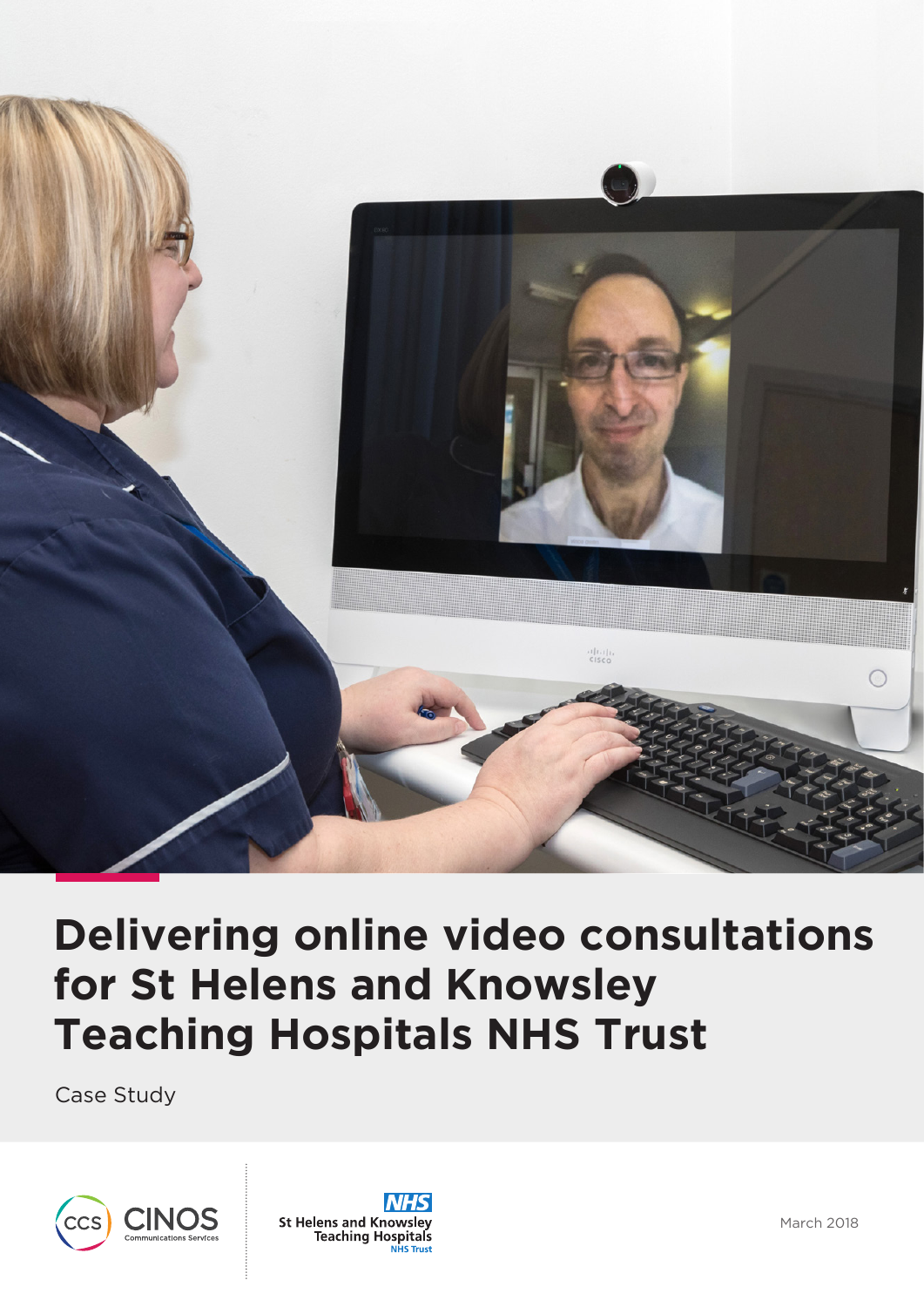# **St Helens and Knowsley Teaching Hospitals NHS Trust**

St Helens and Knowsley Teaching Hospitals NHS Trust provides a full range of acute healthcare services across two sites at Whiston and St Helens hospitals. Their valued workforce of over 7,000 staff are dedicated to providing the best possible service to patients. Guided by the Trust's vision to provide '5-star patient care', the staff strive to meet the best standards of professional care whilst being sensitive and responsive to the needs of individual patients.

# **Introduction**

### The Requirement

To deliver upon their vision of providing '5-star patient care' the Trust are always considering ways in which their services and practices can be improved. From a digital perspective, the Trust initially identified two key areas where the introduction of online video consultations would improve the patient experience, use clinical time more efficiently and effectively and release bed space.

#### 1. Six-month stroke review

Within the Trust patient population, annually 750 stroke patients require 6-month reviews with specialist nurses. A high number of these are frail, elderly patients who struggle to attend outpatient appointments. The pressures of modern living can make it difficult to attend appointments through travel difficulties, work commitments or condition and health issues.

The objective for the six-month stroke service was to see more patients in their home or care home.

#### 2. Drains outreach service

As a regional cancer centre, St Helens staff can travel up to 4 hours a day to review one patient's drains and wounds. Following major cancer reconstruction, the Trust initiated an innovative outreach service managing patients with drains inserted, in their homes within days of surgery, who would have spent up to two weeks in hospital before the drain was safely removed.

For the drains outreach service, the key objective was to radically reduce travelling time, freeing up time preparing patients for discharge, further augmenting the outreach service and dramatically improving efficiency.

With NHS funding available for investing in technology, the Trust held an innovation day where organisations were invited to showcase how their solutions would help the Trust achieve their objectives now and in the future. This day gave Cinos Communications Services (CCS) the opportunity to pitch their telehealth service; an online consultation service designed specifically for UK healthcare.

### The Solution

Having thoroughly assessed a number of options for the application of digital services to improve patient access to care and drive efficiency, the Trust secured funding from the Innovation Agency to initiate a cloud-based video conferencing based telehealth project, delivered by Cinos Communications Services (CCS), in partnership with Cisco and UKCloud Health.

The telehealth service leverages the best in breed voice and video communication technology from Cisco. With extensive experience in the healthcare sector, our team have developed this platform to enable patients and Trust staff to connect quickly and easily without being in the same room.

The versatility of telehealth ensures Trust staff can access the services easily and from a number of different devices; whether that is from one of the Cisco DX Series touchscreen devices installed onsite, or via their laptop, PC, tablet or smartphone.

For the patient, logging into telehealth couldn't be easier. The service can be accessed online via a web portal or through smartphone and tablet applications. Once logged in, with a few simple commands the patient can be talking to a doctor or nurse, face-to-face, without the need to physically travel to the hospital.

The six-month stroke review and drains outreach clinics were the initial focal point for the application of this technology.

> *'Telehealth has offered a range of benefits for our patients and for our team. Many stroke survivors find it difficult and time-consuming to come to hospital for appointments: patients using our telemedicine clinic have found this process much more convenient and adapted to the different style of consultation really well. We continue to find unexpected benefits from being able to assess patients directly in their own home - from patients being able to simply fetch their medication if they have forgotten it, to be able to visibly see if a patient has issues in their own environment. Family members have been keen to support patients who can't use the system themselves, so engaging families is equally important in ensuring successful take-up. We have been really pleased with the way this project has changed how we run the clinic and can see lots of future potential to use telehealth in other parts of our service.'*

*Dr Hill, Consultant Stroke Physician*

## The Benefits

A comprehensive benefits realisation plan was created and the current state baselined. The desired outcomes for patients were simple; improve the patient experience, with convenient, less stressful consultations arranged to suit patient's requirements and needs, and reduce the waiting time for an appointment with a consultant for a patient.

The results have been outstanding. The uptake of telehealth appointments over traditional visits to the hospital has been greater than initially expected, with 100% of both stroke and drains patients opting for a telehealth appointment in the future. The feedback from patients has been brilliant, so much so that when asked if they were happy to be discharged one patient said, "I don't want to be discharged, I want to do this again!"

The organisational benefits have been equally as impressive. Telehealth has enabled process change which reduces did not attend rates significantly, providing efficiencies in more available appointments and more consulting time through the agile working nature of the technology.

While patients benefit by being cared for in their own location, the Trust benefits too. Less patients visiting hospitals directly results in less strain on facilities, including car parking. The enablement of agile working directly increases the number of locations that care may be delivered from and to, freeing up expensive estates space and enabling clinicians to work from many alternative locations. Adopting telehealth in the drains outreach service has enabled drains nurses to conduct video-based consultations rather than visiting patients in their own home. In some cases, this has enabled operational efficiency of four hours per nurse per day, and a significant reduction in travel expenses for both nurses and patients.

Clinical benefits delivered by telehealth services have been seen as well. Assessing the patient in their home environment has been found to highlight safe-guarding issues, which might otherwise be missed. More time with patients also builds better patient relationships and better outcomes. Compliance with prescribed regimes will be adhered to more rigorously by patients. This in turn enables patients to be better educated and more invested in their own care, resulting in better management of long term health conditions.

It is safe to say the introduction of telehealth at the Trust has been an outstanding success. Trust staff have found the solution easy to use and patient adoption could not have been better. We are already in talks about how telehealth can deliver efficiencies in other divisions of the Trust and look forward to delivering this in the near future.